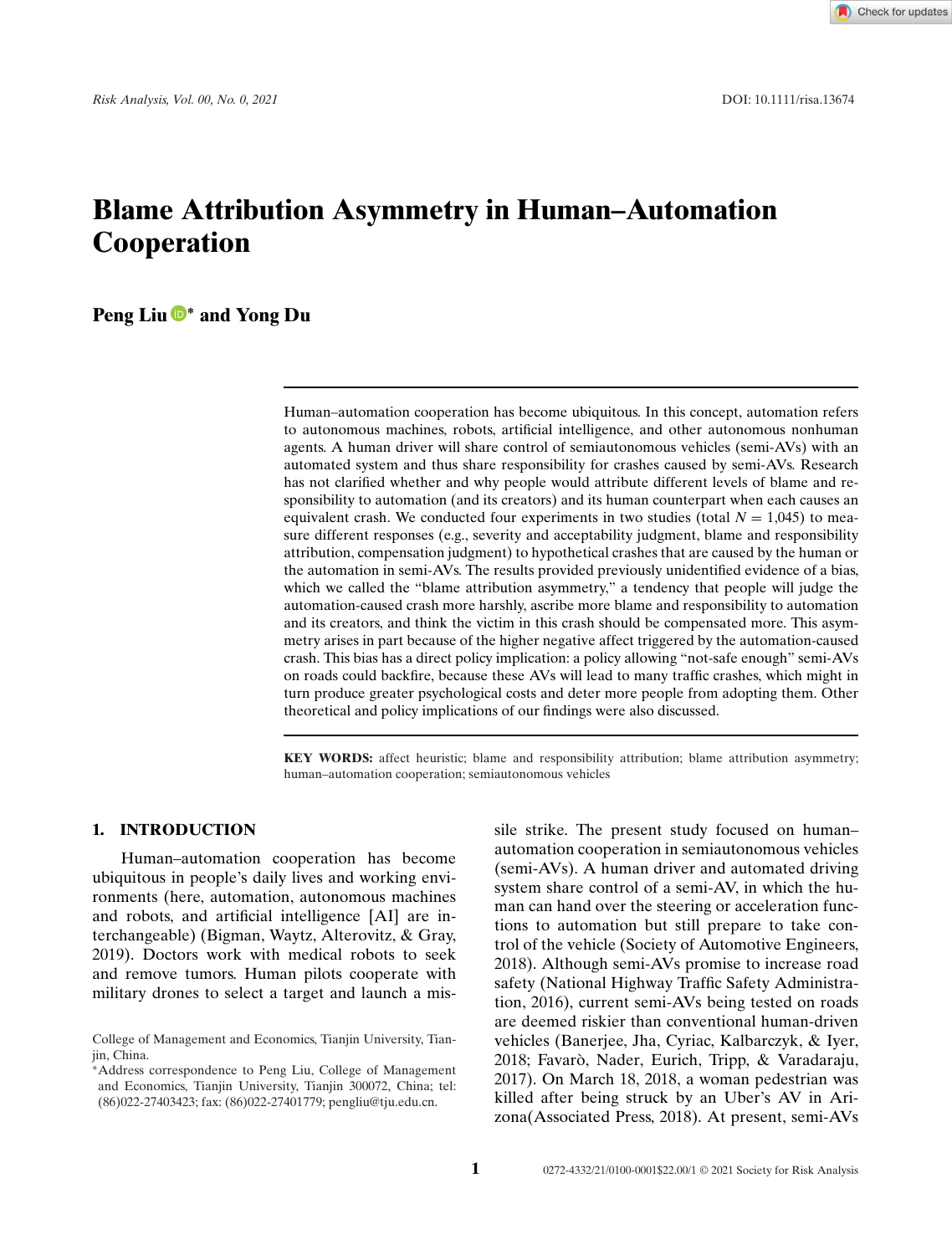may be expected to lead to more traffic crashes as more of them are being tested and running on roads.

As accidents caused by semi-AVs are unavoidable, ethical issues (i.e., causality, responsibility, and blame attributions) require serious consideration (Hevelke & Nida-Rümelin, 2015). Who is responsible for a crash when it happens? Is it the AV user, AV designer and manufacturer, or the AV? These issues in cases of the highest automation (i.e., selfdriving vehicles, SDVs) or low automation (e.g., assisted automation) are not as complex as those in cases of semi-AVs. Certain car manufacturers, such as Volvo (Atiyeh, 2015) and Audi (Maric, 2017), have promised that when their SDVs (i.e., fully automated vehicles) are ready to go on the market, they will take responsibility if any crashes occur. In cases of assisted automation, Tesla has claimed that the responsibility remains with the human driver after a man riding in a Tesla Model S in the "Autopilot" mode crashed into a white truck that neither the driver nor Autopilot had detected (Tesla, 2016). In the case of Uber's 2018 fatal crash, the safety driver in its AV has been charged with negligent homicide for her failure to monitor the road, whereas Uber did not face criminal liability over this tragedy (Conger, 2020), although its automated driving system detected the pedestrian several times before impact and failed to classify her as a pedestrian (National Transportation Safety Board, 2019).

A debate has arisen on blame and responsibility attribution when semi-AVs and SDVs cause crashes in the legal, ethical, and philosophical literature. Researchers have focused on the responsibility of the AV user (e.g., is the user responsible for a crash if they did not drive the car manually?) and moral agency and moral reasoning of the car as an artificial agent (Coeckelbergh, 2016). Rahwan et al. (2019) used an example to claim that machines should not bear moral responsibility for their actions: "If a dog bites someone, the dog's owner is held responsible" (p. 483). However, more researchers held that attributions of blame and responsibility depend on contextual factors (Hevelke & Nida-Rümelin, 2015). For instance, Nyholm (2018) argued that in cases where a human is supervising the driving and would take over control of the vehicle as needed, the human should be regarded as the responsible party for unexpected outcomes when traveling. In cases where the performance of an AV is monitored by its designers and makers, as Nyholm also argued, the people who make and update the AV, rather than the human traveling in the AV, are the main loci of responsibility for how the car performs.

Although the topic of blame and responsibility attribution in AVs is gaining attention, much remains unknown about them from the layperson's perspective in the context of human–automation cooperation. In the eyes of lay people, autonomous agents can be blamed or held responsible for unexpected outcomes (Malle, Thapa Magar, & Scheutz, 2019). As the final consumers of AVs, their opinions and preferences in these issues should be taken seriously (Motamedi, Wang, Zhang, & Chan, 2020). Given the growing presence of semi-AVs on public roads, the study of how people judge traffic accidents caused by semi-AVs and subsequently attribute blame and responsibility is of great societal importance. Our research aimed to elucidate how people judge traffic accidents caused by human and automation that result in equivalent consequences in semi-AVs and whether and why people ascribe different blame and responsibility to them.

## **2. LITERATURE REVIEW AND HYPOTHESIS DEVELOPMENT**

#### **2.1. Humans versus Autonomous Agents**

People have a natural propensity to mindlessly apply social rules and expectations to autonomous agents and therefore show similar social reactions in their interaction with autonomous agents as well as other persons (Nass & Moon, 2000). Although people are averse to autonomous agents making moral decisions, whether in the military, law, driving, or medical settings (Bigman & Gray, 2018; Gogoll & Uhl, 2018), a majority of people would consider autonomous agents morally responsible for unexpected outcomes because of their moral decisions (Kahn et al., 2012; Malle et al., 2019; Shank, DeSanti, & Maninger, 2019). Judgments of moral responsibility hinge on autonomy (Bigman et al., 2019; Kahn et al., 2012; Kim & Hinds, 2006) and mind perception (e.g., ascribing mental abilities to think and feel to automation) (Bigman & Gray, 2018; Bigman et al., 2019).

Moral dilemma research relying on vignettebased design has reported differences in the ways that people treat human and autonomous agents. Facing the moral dilemma in which a human or robot must take action or remain inactive while determining the direction of a trolley, participants tend to have a higher acceptance rating when the robot takes a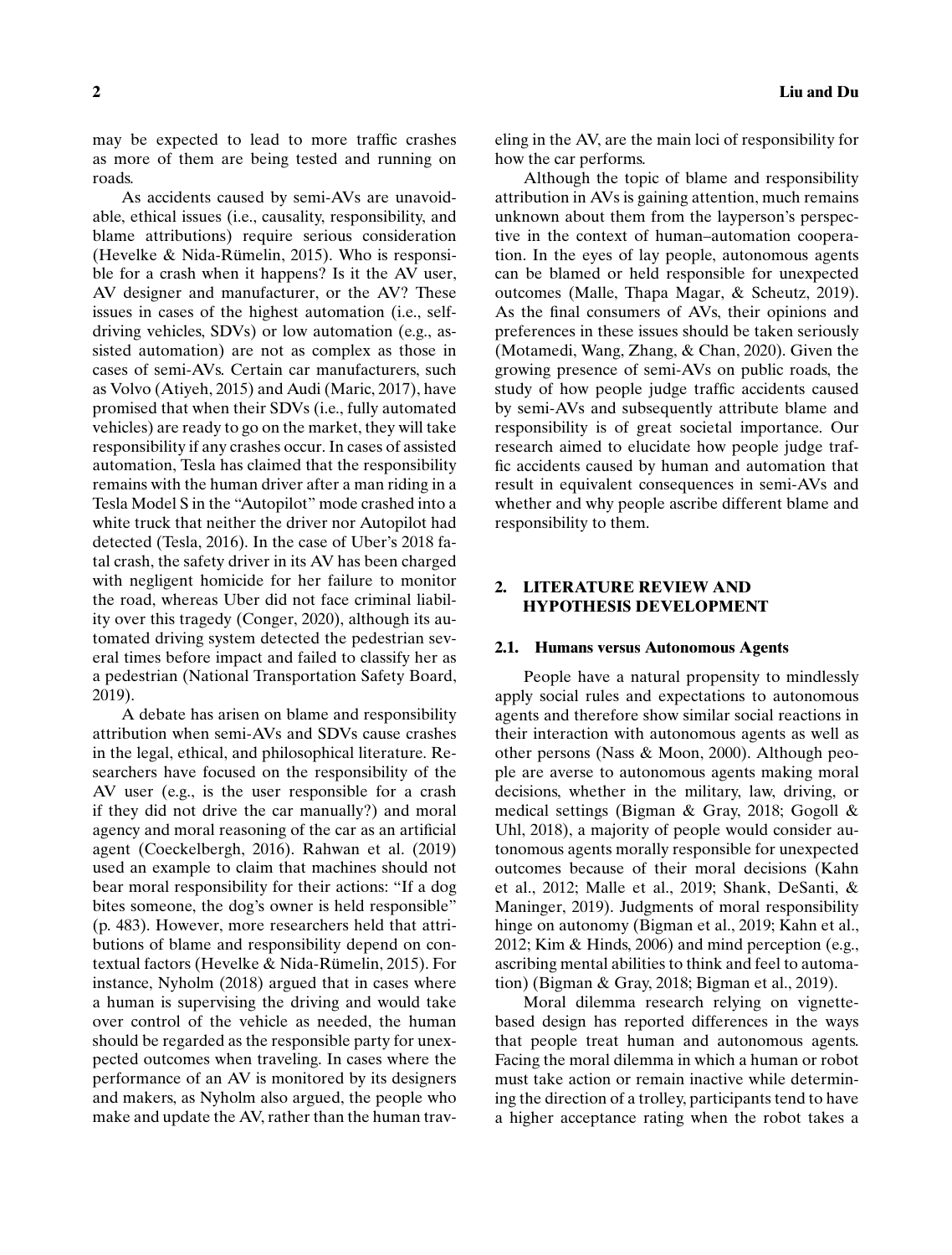## utilitarian action (i.e., sacrificing one for the good of many) and assign more blame to the robot when it refrains from that decision compared with the human (Malle, Scheutz, Arnold, Voiklis, & Cusimano, 2015; Voiklis, Kim, Cusimano, & Malle, 2016). In the military context of launching a missile strike on a terrorist compound but risking the life of a child or canceling the strike to protect the child but risking a terrorist attack, a human pilot receives more blame for canceling than for launching, whereas an AI agent and autonomous drone receive roughly the same amount of blame for canceling than for launching (Malle et al., 2019). A replication of Malle et al. (2015) with Japanese student participants, however, showed participants applying the same moral norm to human and robot agents (Komatsu, 2016), probably suggesting that cultural or demographic factors play a role in moral judgments. Shank et al. (2019) reported that when human and AI agents make violations, their differences in moral permissibility is nonsignificant, but humans are morally faulted more than AI. In summary, although people would regard autonomous agents as moral agents, they could treat autonomous agents and humans differently in ethical and moral judgment and blame and responsibility attribution.

## **2.2. Blame and Responsibility Attribution in AV Crashes**

Certain vignette-based studies (Awad et al., 2020; Kohn, Quinn, Pak, de Visser, & Shaw, 2018) have reported that people treat machine and human drivers equally. Kohn et al. (2018) found equivalent severity ratings of errors by machine and human drivers. Awad et al. (2020) observed that when only one driver (machine or human) makes an error, the erring machine and human are blamed equally, and that when both the machine and human make errors in cases of semi-AVs, the machine is attributed lower blame and responsibility (Note: the ratings of blame and responsibility attributed to the machine and the car company are aggregated in their study). Thus, Awad et al. (2020) concluded that people underreact to crashes caused by SDVs and that the human driver is blamed more than automation when the two share control of a semi-AV and both make errors.

These earlier findings, however, are challenged in simulator or vignette-based studies. In a simulator study, Waytz, Heafner, and Epley (2014) reported that an AV is blamed more than a human-driven vehicle (HDV) when the two are separately involved in an accident caused by another vehicle. Similarly, SDVs are blamed more than HDVs when they cause an accident and other road users' death (Hong, 2020; Sturgis, 2018); an automated truck is blamed more than a human-driven truck in a hypothetical collision with a tourist bus (without any cues on fault) (Dougherty, Stowell, Richards, & Ellen, 2018). Liu, Du, and Xu (2019), in observing people's biased response to hypothetical crashes caused by an SDV, identified a tendency to perceive a crash involving the SDV to be more severe than that involving an HDV, regardless of crash type (injury or fatality) or whether these crashes are caused by the involved SDV/HDV or not. Young and Monroe (2019) considered blame attribution and moral judgment when an SDV and a human driver are faced with a hypothetical moral dilemma, similar to Awad et al. (2020), but found that for identical decisions and outcomes, the SDV is judged as more blameworthy, less moral, and less trustworthy compared with the human driver.

Regarding semi-AVs, only Awad et al. (2020) conducted a study and found that in this case, the human is blamed more and assigned more responsibility than the automation counterpart when they are assumed to cause crashes. However, other works on other AVs (Hong, 2020; Liu et al., 2019; Waytz et al., 2014; Young & Monroe, 2019) indicate that lay people may overreact to crashes caused by automation; they tend to assign more blame and responsibility to the automation (including its creators) than to the human driver. Thus, we assumed that automation and the crash it causes are more negatively judged. We considered five judgment responses, namely, severity and acceptance (Liu et al., 2019), blame and responsibility (Waytz et al., 2014), and compensation (Siegrist & Sütterlin, 2014). In contrast to Awad et al. (2020), which examined crashes jointly caused by automation and human drivers, we focused on the crash caused by each. We formulated five hypotheses for testing:

#### H1−2:

An automation-caused crash is perceived to be more severe (H1) and less acceptable (H2) compared with an equivalent humancaused one, regardless of crash severity. H3−4:

Automation in a semi-AV and its manufacturers are blamed more (H3) and assigned more responsibility (H4) compared with the human driver when they cause equivalent crashes.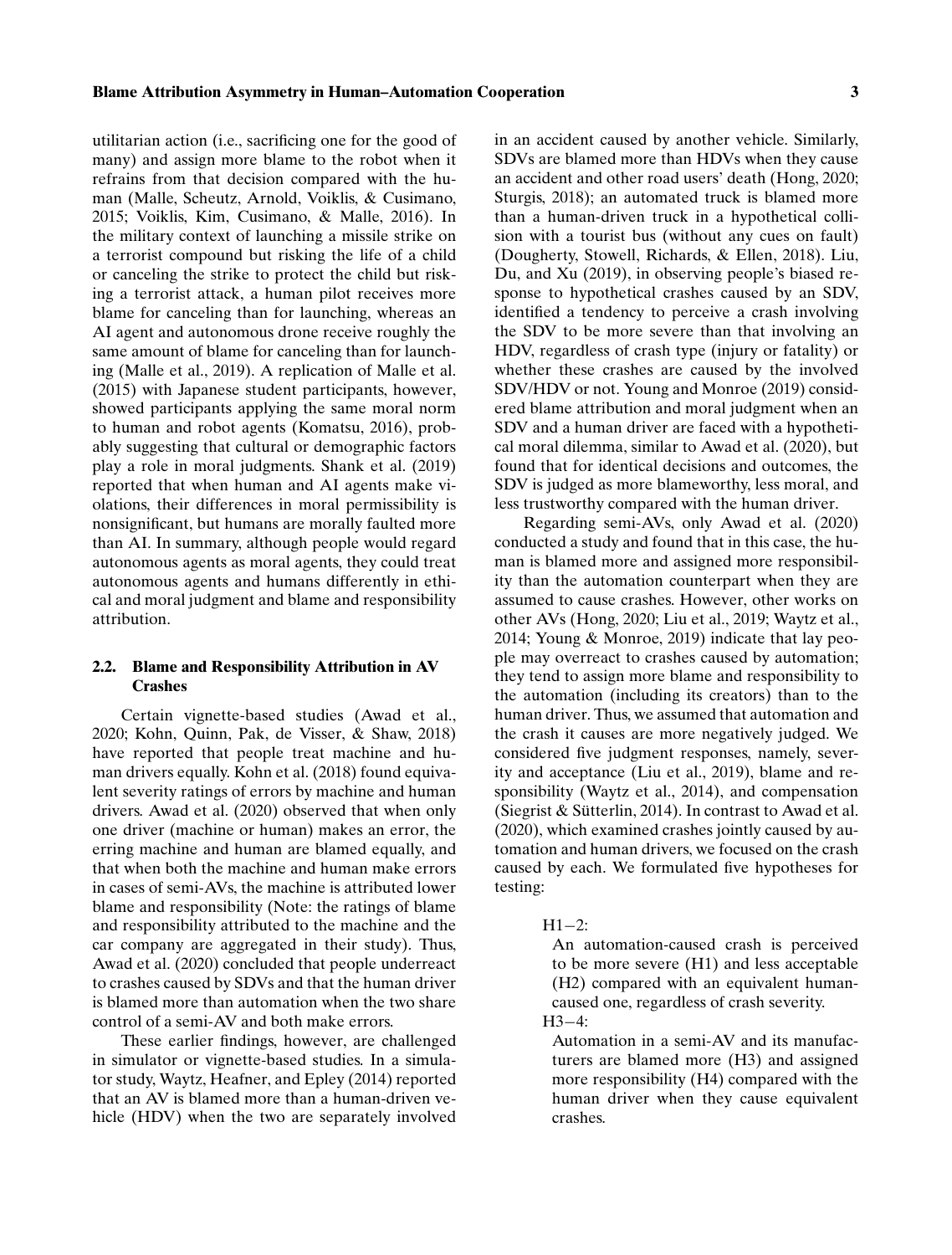Financial compensation to a victim in an automation-caused crash is judged to be higher than that in a human-caused crash.

#### **2.3. Affect Heuristic**

 $H5:$ 

Affective responses to an object can directly influence people's evaluations, judgments, and decisions linked to the object, which is known as the "affect heuristic" in behavioral decision research (Finucane, Alhakami, Slovic, & Johnson, 2000; Slovic, Finucane, Peters, & MacGregor, 2007), "affect-asinformation" model in social psychology (Schwarz & Clore, 1983), and "How-do-I-feel-about it?" heuristic in consumer research (Pham, 1998). Affective responses function in an affect-congruent direction; for instance, more positive affect will lead to more positive evaluation and judgment. Affect heuristic indicates the role of affect and emotions in risk perceptions, judgments, and risk-related behaviors (Loewenstein, Weber, Hsee, & Welch, 2001; Pachur, Hertwig, & Steinmann, 2012; Siegrist & Sütterlin, 2014; Slovic, 2000). For instance, negative affect triggered by an unexpected outcome determines its severity and acceptance rating (Siegrist & Sütterlin, 2014). People consult their affective response evoked by a cancer risk to decide how much money should be spent to avoid a single death from this cancer (Pachur et al., 2012). Liu et al. (2019) pointed out that owing to people's reliance on affect heuristic, they hold more negative affect toward SDVs (vs. HDVs) and toward the crashes involving SDVs (vs. those involving HDVs), leading to a higher perceived severity and lower acceptability of the crashes involving SDVs.

Legal judgments should be no exception. Although jurors and other legal decisionmakers are expected to be rational actors attempting to select the verdict that best applies the law to the facts of a case (Korobkin & Ulen, 2000), affect and emotions (particularly, fear and anger) can directly influence on judgments of legal responsibility and blame (Bornstein & Wiener, 2000; Bright & Goodman-Delahunty, 2006; Feigenson & Park, 2006; Slovic, 2000). For instance, gruesome photographs (vs. neutral or no photographs) elicit greater anger of mock jurors at the defendant, leading to an increased likelihood of conviction (Bright & Goodman-Delahunty, 2006). Similarly, lay people consult their affective responses to drive their decisions on blame and responsibility attributions.

Accordingly, differences between automationand human-caused crashes in terms of severity and acceptance judgment, blame and responsibility attribution, and compensation judgment can be ascribed to people's different affective responses to these crashes. We further formulated five hypotheses:

H<sub>6</sub>−10:

Negative affect evoked by crashes involving semi-AVs mediates the relation between cause type (automation vs. human) and severity judgment of crashes (H6), acceptability of crashes (H7), blame attribution (H8), responsibility attribution (H9), and compensation judgment (H10).

#### **2.4. Research Objectives**

There are few direct comparisons of blame and responsibility attributed to automation versus human drivers in semi-AVs. We avoided looking at blame and responsibility judgments from legal, ethical, or philosophical perspectives, focusing instead on the perspective of lay people. As they will be final consumers of AVs, their opinions and preferences in these issues should be given serious consideration. Our first objective was to shed light on whether people respond differently to hypothetical crashes involving semi-AVs caused by human and automation in terms of severity judgment and acceptability of the crashes, blame and responsibility attribution to human and automation, and compensation to the victims of these crashes (see H1−H5). Given the existence of these differences, our second objective was to explore the psychological mechanism underlying them and to examine whether affective responses evoked by these crashes determine these differences (see H6−H10). Two studies were conducted to examine these hypotheses. Their data and results are available at the Open Science Framework [\(https://osf.io/g9kx5/](https://osf.io/g9kx5/?view_only=889699e5592b439cb55929ca2b685b72) [?view\\_only=889699e5592b439cb55929ca2b685b72\)](https://osf.io/g9kx5/?view_only=889699e5592b439cb55929ca2b685b72).

## **3. STUDY 1**

In Study 1, we designed two vignette-based experiments with the manipulation of crash severity (injury in Experiment 1a and fatality in Experiment 1b). Study 1 investigated whether participants would perceive an automation-caused crash (vs. an equivalent human-caused crash) as more severe (H1) and less acceptable (H2), and if yes, whether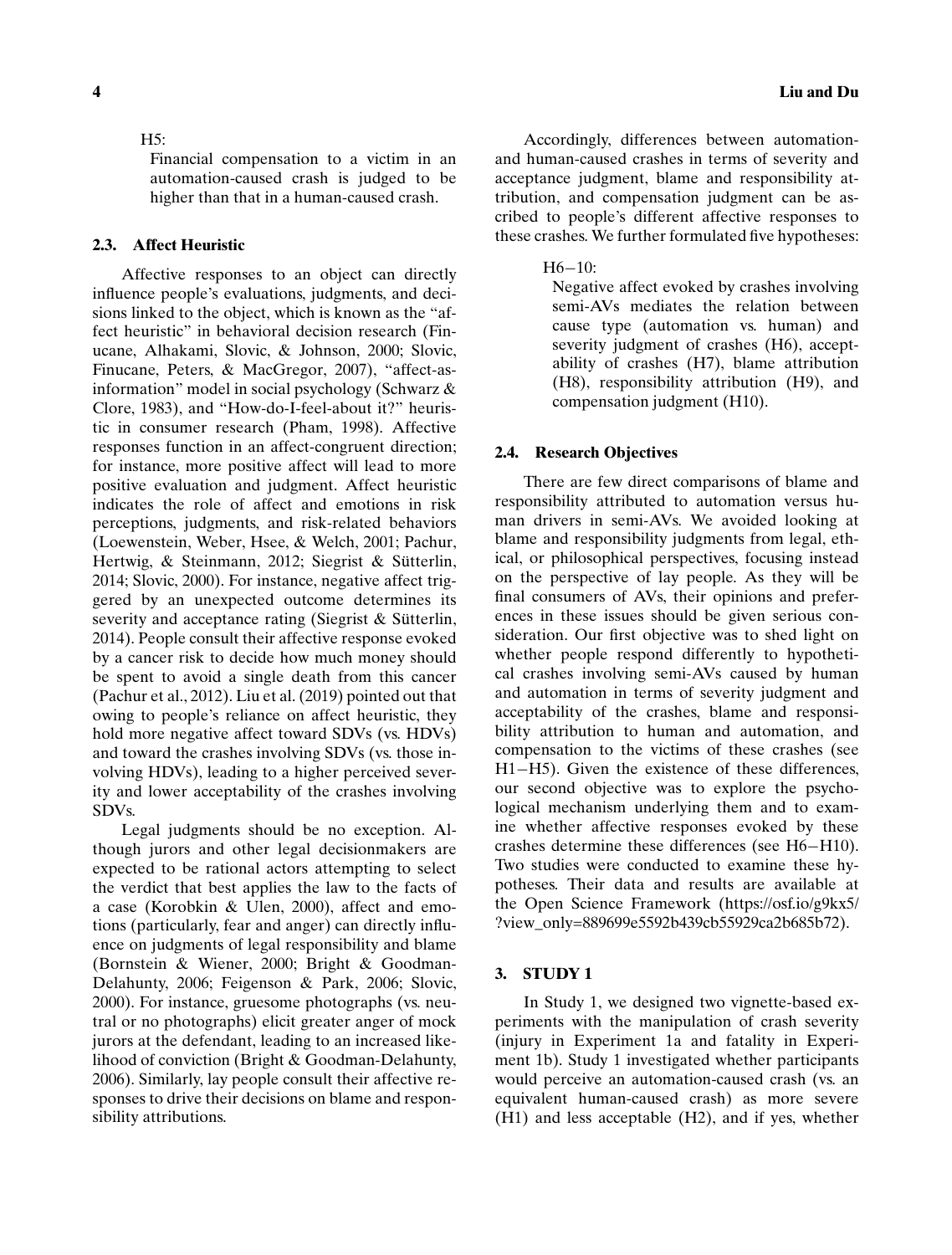negative affect evoked by these crashes can account for differences in severity judgment (H6) and acceptability of the crashes (H7).

## **3.1. Methodology**

A two (cause: human vs. automation) betweensubjects design was adopted. In Experiment 1a, 240 students (120 women; 135 driving license holders; age: mean, *M* = 21.9 years, standard deviation, *SD*  $= 1.7$ ) from a Chinese university were recruited and randomly assigned to one of the two groups (120 for each group).

In Experiment 1a, the participants first read the following introduction of semi-AVs: "In a semiautomated vehicle (also called conditionally automated vehicle), the automated driving system can perform all aspects of driving tasks, including controlling speed and steering. However, this system cannot handle all possible situations. The driver should continuously monitor the vehicle and roads. If the automated driving system cannot handle a situation, it will send a take-over request and the driver must retake control of the vehicle and perform manual driving." This introduction was adapted from Kyriakidis, Happee, and de Winter (2015). Next, they read a piece of text related to semi-AVs: "Assume a human driver driving a semi-automated vehicle with average driving safety performance of all human drivers. You are a passenger who is planning to take the driver's vehicle to your destination." Subsequently, they rated their levels of fear, anxiety, and trust in the semi-AV on three 10-point scales  $(1 =$ *very low*;  $10 = \text{very high}$  if they were required to ride in the semi-AV. Fear and anxiety measure the prior negative affect (Liu et al., 2019).

Next, the participants turned to a new page on which crash information was displayed: "On an urban road, this driver drove this semi-automated vehicle and took a passenger to a specific destination. However, owing to errors made by the automated driving system, a sudden traffic crash occurred and injured the passenger. The automated driving system did not send a take-over request," for the automation-caused crash, or "On an urban road, this driver drove this semi-automated vehicle and took a passenger to a specific destination. A sudden event occurred and the automated driving system sent a take-over request. However, owing to errors made by the human driver, the driver did not successfully take over the vehicle, which resulted in a traffic crash and injured the passenger," for the human-caused crash. After reading the crash information, the participants responded to the following questions: "What negative feeling did you experience because of the crash?" "How severe do you consider the crash to be?" and "How acceptable do you consider this kind of crashes to be?"  $(1 = \text{very})$ *low*; 10 = *very high*). These questions, adapted from previous studies (Liu et al., 2019; Siegrist & Sütterlin, 2014), measured the negative affect evoked by the crash, perceived severity of the crash, and acceptability of the crash, respectively. The participants also provided their ratings of fear, anxiety, and trust related to the semi-AV after reading the crash information. These responses were unrelated to the current study and thus were not reported here. The participants answered a question on responsibility attribution: "Who is the major party responsible for the crash?" (Three options were provided: the automated driving system, human driver, or neither of them). The crash vignette clearly indicated that the automated driving system or the human driver made mistakes. Thus, this question was intended to detect inattentive participants. The participants finally reported their sex, age, and whether they had a driving license, and then received a small present for their participation.

The measure and procedure design in Experiment 1b were exactly as in Experiment 1a, except that the crash resulted in the death of the passenger. Similarly, 240 students (120 women; 132 driving license holders; age:  $M = 21.7$  years,  $SD = 1.9$ ) were recruited and randomly assigned to one of the two groups (120 for each).

#### **3.2. Results**

Here we introduce the results of the two experiments separately. First, we examined the participants' response to the question of who is the major responsible party for the crash, which was initially used for attention check. The responses to this question were supposed to be the same between the automation- and human-caused crashes. In Experiment 1a, in the automation-caused crash, 108 participants regarded the automated system as the major responsible party, as expected, whereas four considered the human driver as the major responsible party, and three, neither; in the human-caused crash, 87 participants responded as expected, whereas 19 and 14 identified the automated system and neither as the major responsible party, respectively (see Table I). The correctness of the participants' responses was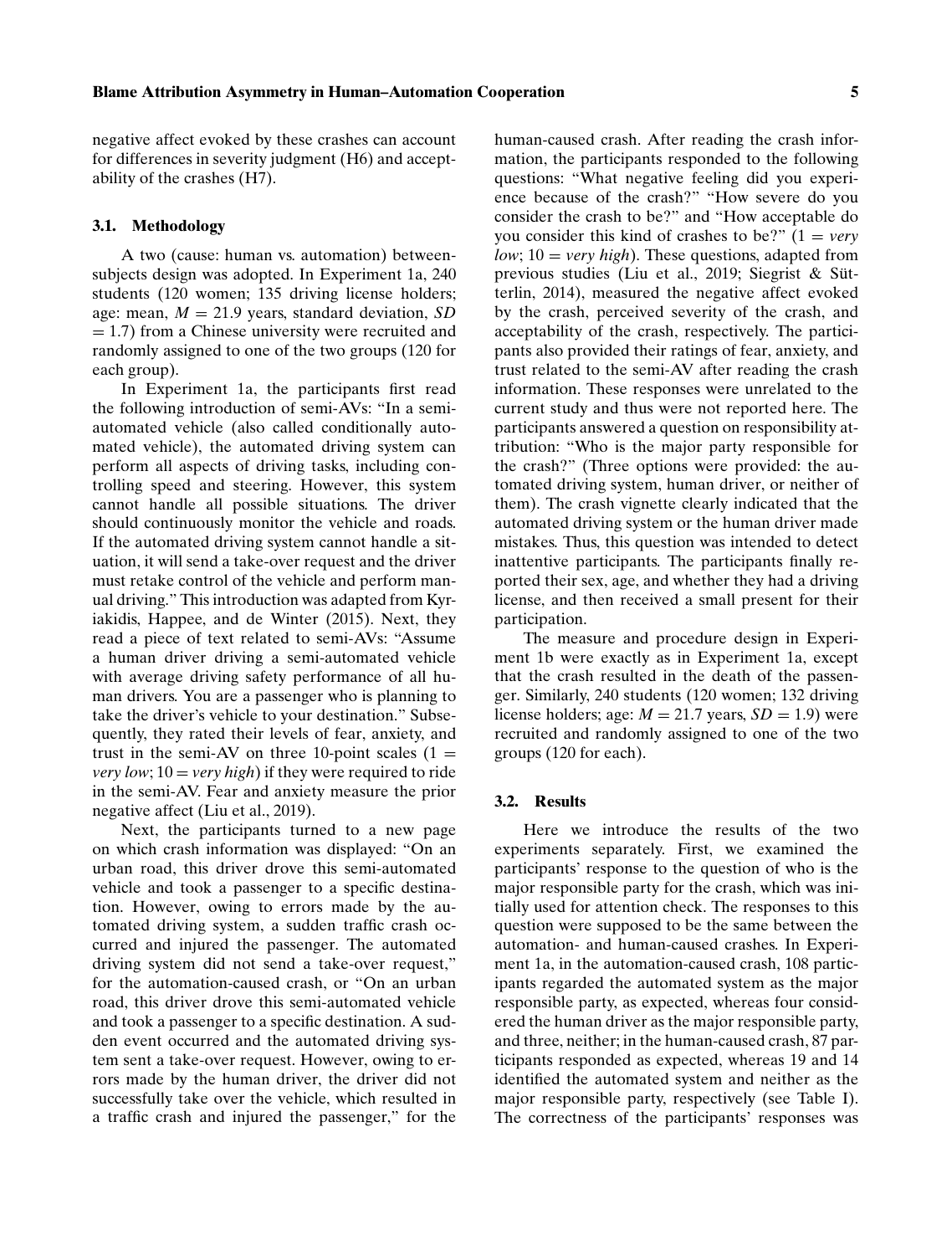|                          |                   |            | The Major Party Responsible for the Crash |              |
|--------------------------|-------------------|------------|-------------------------------------------|--------------|
|                          | Cause Type        | Automation | Human                                     | None of Them |
| Experiment 1a (Injury)   | Automation-caused |            |                                           |              |
|                          | Human-caused      |            |                                           |              |
| Experiment 1b (Fatality) | Automation-caused |            |                                           |              |
|                          | Human-caused      |            |                                           |              |

Table I. Participants' Responses to the Question of "Who is the major party responsible for the crash?" in Experiments 1a and 1b

**6 Liu and Du**

dependent on injury cause ( $\chi^2 = 12.1, p < 0.001$ ). In the chi-squared test, correct responses were coded as "1" and incorrect responses as "0." A similar trend was found in Experiment 1b (see Table I); the correctness of participants' responses was dependent on fatality cause ( $\chi^2 = 5.0, p = 0.025$ ).

Thus, although this question was supposed to detect inattentive participants, it detected, to a large degree, an asymmetry in responsibility attribution: People are more likely to attribute the fault of the human in the human-caused crash to other agents than to attribute the fault of automation in the automationcaused crash to other agents.

#### *3.2.1. Severity and acceptance judgment*

Data of participants  $(n = 195)$  responding correctly to the question of responsibility attribution were analyzed. The participants in these two groups did not differ in terms of sex ( $\chi^2 = 0.28, p = 0.598$ ), age ( $F = 0.17$ ,  $p = 0.680$ ), and possession of driving license ( $\chi^2 = 0.16$ ,  $p = 0.691$ ). Analysis of variance (ANOVA) tests were conducted. Before reading the injury crash information in Experiment 1a, the participants did not have different prior negative affect  $(M_{\text{human}} = 5.61, M_{\text{auto}} = 5.50, F = 0.13, p = 0.722, \eta_{p}^{2} = 0.001)$  and trust in the semi-AV  $(M_{\text{human}} = 5.40,$  $M_{\text{auto}} = 5.43, F = 0.01, p = 0.935, \eta_p^2 < 0.001$ ). After reading the crash information, they reported higher negative affect evoked by the automation-caused crash  $(M_{\text{human}} = 7.11, M_{\text{auto}} = 7.94, F = 9.40, p =$ 0.002,  $\eta_p^2 = 0.046$ , perceived a higher severity of the crash  $(M_{\text{human}} = 7.28, M_{\text{auto}} = 7.85, F = 5.00, p =$ 0.026,  $\eta_p^2 = 0.025$ ), and rated the acceptability of the crash lower  $(M_{\text{human}} = 3.91, M_{\text{auto}} = 3.16, F = 11.71,$  $p < 0.001$ ,  $\eta_p^2 = 0.057$ ) (see Fig. 1). H1 and H2 were thus not rejected in Experiment 1a.

In Experiment 1b, the participants (218 responding correctly to the question of responsibility attribution) in these two groups did not differ in terms of sex  $(\chi^2 = 0.02, p = 0.887)$ , age  $(F = 1.74, p =$ 0.188), and possession of driving license ( $\chi^2 = 0.11$ ,  $p = 0.743$ ). As in Experiment 1a, the participants reported nondifferent prior negative affect  $(M_{\text{human}} =$ 5.29,  $M_{\text{auto}} = 5.52, F = 0.55, p = 0.458, \eta_p^2 = 0.003$ and trust in the semi-AV ( $M_{\text{human}} = 5.21$ ,  $M_{\text{auto}} =$ 5.06,  $F = 0.27$ ,  $p = 0.603$ ,  $\eta_p^2 = 0.001$ ), before reading the fatality crash information. After reading it, they reported higher negative affect evoked by the automation-caused crash  $(M_{\text{human}} = 7.22, M_{\text{auto}} =$ 8.22,  $F = 18.48, p < 0.001, \eta_p^2 = 0.079$ , perceived a higher severity of the crash  $(M_{\text{human}} = 7.23, M_{\text{auto}} =$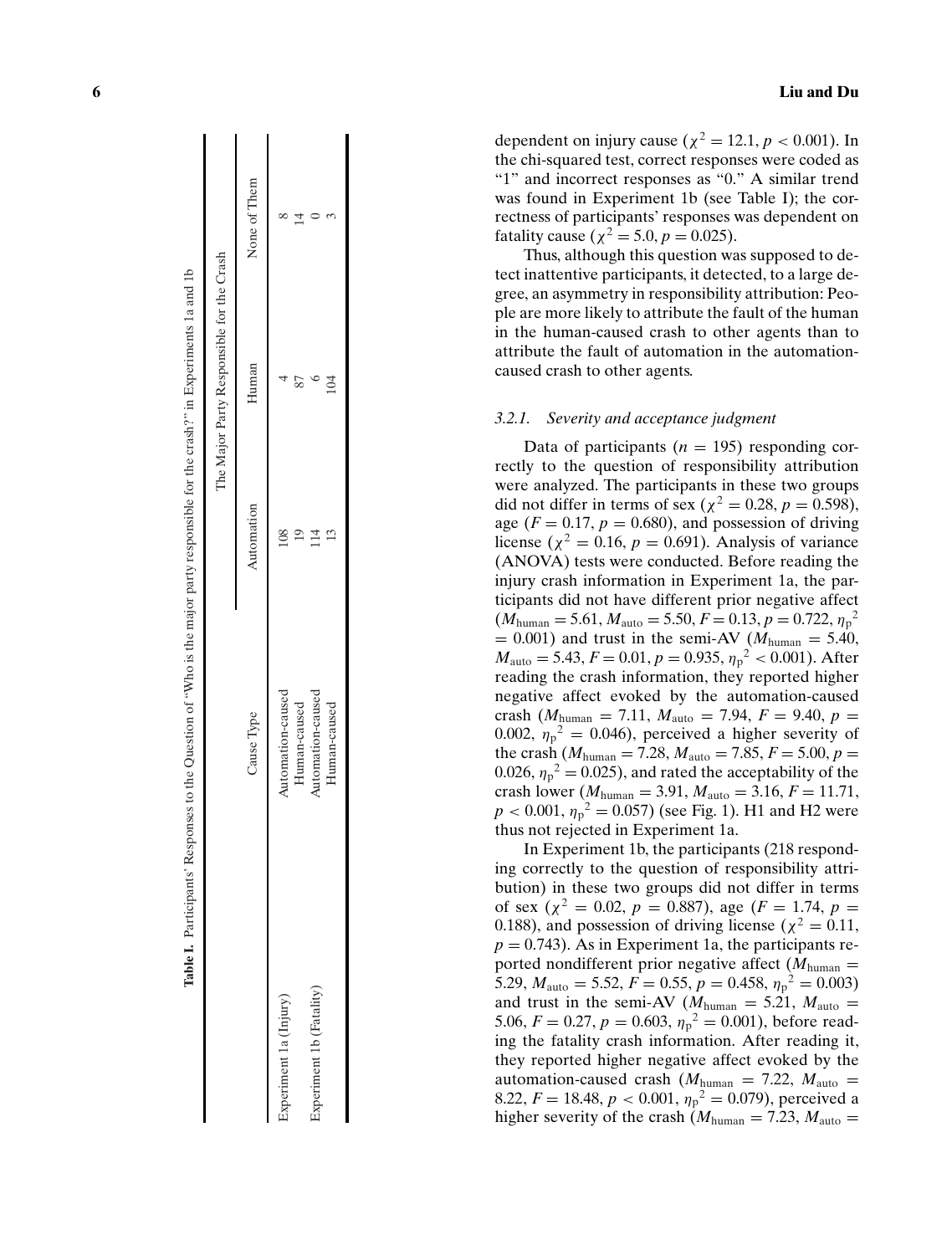

**Fig 1.** Means of five responses in Experiment 1a (left; injury crash) and Experiment 1b (right; fatality crash).  $^*p < 0.05; ^{**}p < 0.01; ^{***}p < 0.01$ 0.001. Error bars = 2 standard error (*SE*).



**Fig 2.** Results of mediation analysis in Experiments 1a (a; injury crash) and 1b (b; fatality crash). Nonstandardized coefficients are shown. Nonsignificant paths are shown as dotted lines.  $p < 0.05$ ;  $p > 0.01$ ;  $p > 0.001$ ; *ns*, nonsignificant.

8.51,  $F = 32.03$ ,  $p < 0.001$ ,  $\eta_p^2 = 0.129$ ), and rated the acceptability of the crash lower ( $M_{\text{human}} = 3.79, M_{\text{auto}}$  $= 2.37, F = 44.88, p < 0.001, \eta_p^2 = 0.172$  (see Fig. 1). Thus, H1 and H2 were also confirmed in Experiment 1b.

#### *3.2.2. Mediation Analysis*

We adopted the PROCESS macro (Model 4) (Hayes, 2018) with 5,000 bootstrapped samples in mediation analysis. Cause type (human  $= 0$ , automa $t$  tion  $= 1$ ) served as the independent variable, negative affect evoked by the crash, as the mediator, and perceived severity and acceptability of the crash, as separate dependent variables.

In Experiment 1a, the direct effect of cause type was nonsignificant after the inclusion of the mediator (on perceived severity:  $c' = -0.06$ ,  $p = 0.714$ ; on acceptability:  $c' = -0.33$ ,  $p = 0.061$ ) (see Fig. 2(a)). The bias-corrected 95% confidence intervals (CIs) of the indirect effect of cause type on both perceived severity and acceptability did not include zero. Thus, negative affect evoked by the injury crash fully mediated the relation between its cause type and the two dependent variables. Thus, Experiment 1a supported H6 and H7.

In Experiment 1b, the direct effect of cause type still kept as significant after the inclusion of the mediator (on perceived severity:  $c' = 0.58$ ,  $p < 0.001$ ; on acceptability:  $c' = -0.91$ ,  $p < 0.001$ ) (see Fig. 2(b)). The bias-corrected 95% CIs of the indirect effect of cause did not include zero. Thus, negative affect evoked by the fatality crash partially mediated the relation between its cause type and the two dependent variables. Thus, Experiment 1b also supported H6 and H7.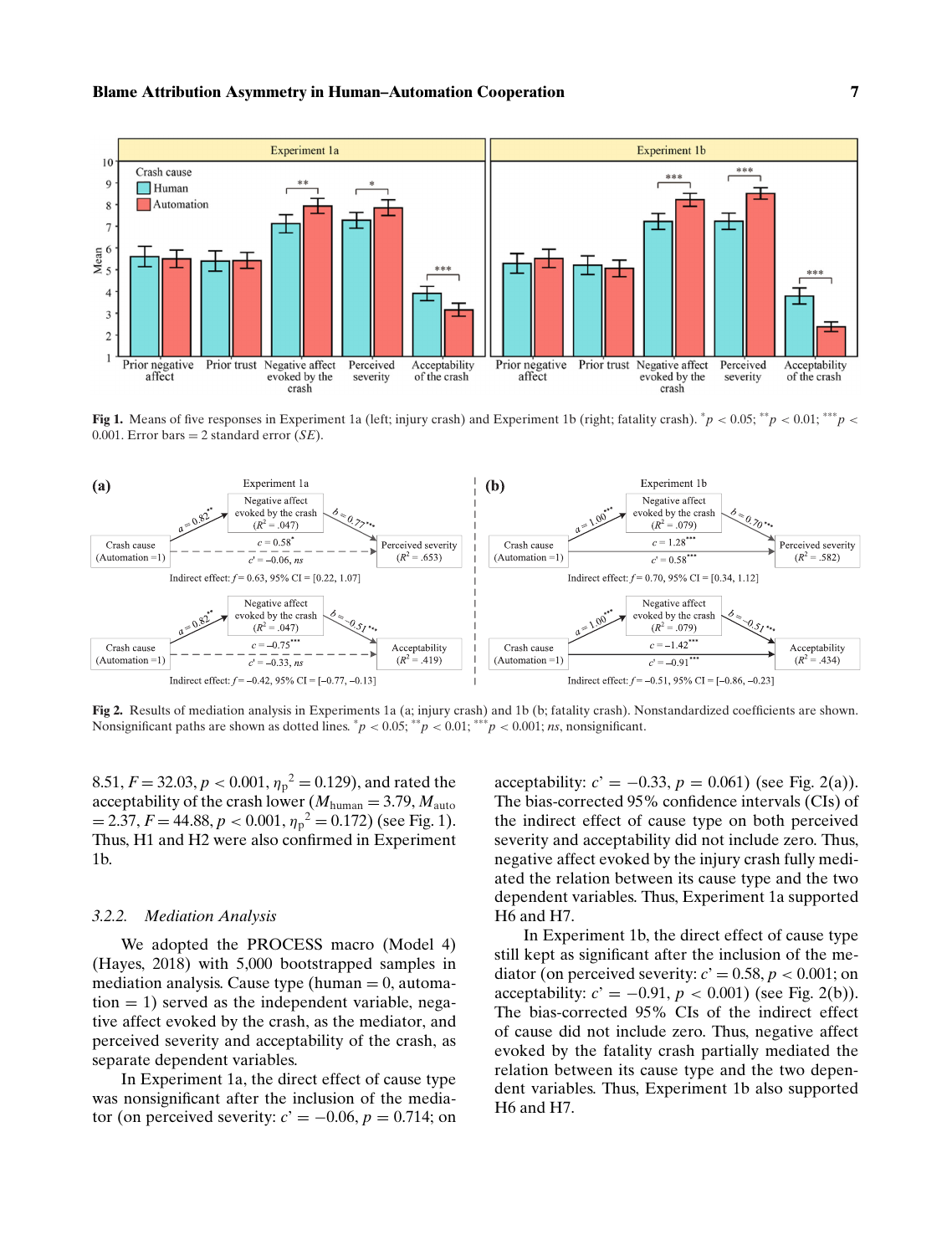#### **3.3. Summary**

Experiments 1a and 1b yielded convergent findings. First, although our hypothetical scenarios clearly indicated which agent caused the crash, the number of participants attributing the cause to automation in the human-caused crash was higher than that doing so to the human driver in the automation-caused crash. Thus, automation may be more likely to be regarded as the major agent responsible for crashes caused by semi-AVs and blamed in these crashes, which might indicate an asymmetrical causality attribution in crashes related to semi-AVs. This bias seems to be in line with the "defensive attribution hypothesis" in social psychology (Shaver, 1970). Defensive attribution is the tendency of an observer to attribute the causes for a mishap to minimize their fear of being a victim or a cause in a similar situation. This self-protective motive influences responsibility and blame attributions (Burger, 1981). The observer will attribute more responsibility when this observer and the target of the blame share fewer similarities.

Second, the participants judged the automationcaused crash (vs. human-caused one) to be more severe and less acceptable, regardless of crash severity (injury or fatality), contrary to the findings by Awad et al. (2020) and Kohn et al. (2018) that people treat the errors of human and machine drivers equally. Our finding is consistent with previous research (Liu et al., 2019) in which a hypothetical crash involving a fully automated vehicle is more negatively judged than an equivalent crash involving a conventional vehicle.

Third, the negative affect triggered by the crash fully (Experiment 1a) or partially (Experiment 1b) mediated the relation between crash cause and negative evaluations of the crash. More specifically, compared with the human-caused crash, the automationcaused one triggered higher negative affect, which in turn led participants to produce more negative evaluations in an affect-congruent direction (i.e., higher severity rating and lower acceptability). This finding supports the affect heuristic (Finucane et al., 2000) and "affect-as-information" model (Schwarz & Clore, 1983).

#### **4. STUDY 2**

We conducted two vignette-based experiments (a young sample in Experiment 2a and a more diverse sample in Experiment 2b) to test whether participants ascribe more blame (H3) and responsibility (H4) to automation (and its creators) versus the human driver when each of them leads to an equivalent crash, whether they think the victim in the automation-caused crash should be compensated more (H5), and whether negative affect evoked by these crashes accounts for the differences in blame attribution (H8), responsibility attribution (H9), and compensation judgment (H10).

#### **4.1. Methodology**

A two (cause: human vs. automation) betweensubjects design was adopted. The questionnaires used in Experiments 2a and 2b shared similarities. In Experiment 2a (an offline survey), 240 college students (121 women; 143 driving license holders; age:  $M = 22.4$  years,  $SD = 2.1$ ) from a Chinese university were recruited and randomly assigned to one of the two groups (120 for each group). The participants in these two groups did not differ in sex ( $\chi^2 = 0.02$ , *p*  $= 0.897$ , age ( $F = 1.49$ ,  $p = 0.223$ ), and possession of driving license ( $\chi^2 = 0.43$ ,  $p = 0.511$ ). The participants first read an introduction of semi-AVs (see Study 1). Next, they read the following crash information: "On a highway road, a driver drove this semiautomated vehicle and took a passenger to a specific destination. During the trip, a car ahead stopped suddenly, at the moment of which the driver controlled the semi-automated vehicle. The automated driving system immediately sent a collision warning. If the driver had been able to step on the brake and avoid the car ahead immediately, then the driver could have avoided an accident. However, this driver was inattentive at that time and did not brake and avoid the car ahead in a timely manner. Finally, a crash occurred and caused the death of the passenger," for the human-caused crash, or "On a highway road, a driver drove this semi-automated vehicle and took a passenger to a specific destination. During the trip, a car ahead stopped suddenly, at the moment of which the automated driving system controlled the semi-automated vehicle. If the automated driving system had been able to engage the brake and avoid the car ahead immediately, it could have avoided an accident. However, the automated driving system malfunctioned at that time and did not engage the brake and avoid the car ahead nor send a take-over request in a timely manner. Finally, a crash occurred and caused the death of the passenger," for the automation-caused crash.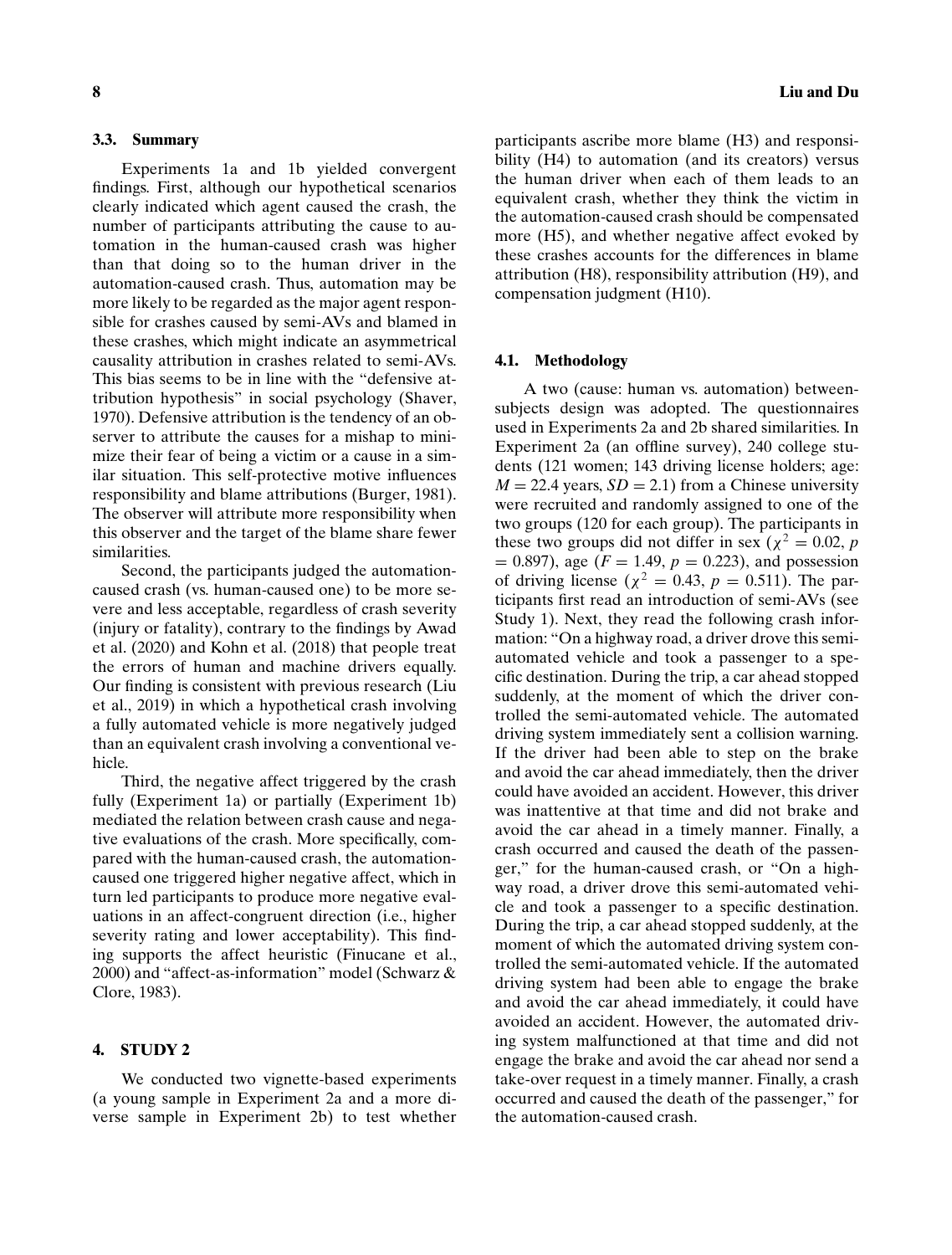After this, the participants answered three questions. Regarding the human-caused crash, the question for blame attribution was "To what extent do you think the driver should be blamed for this crash?" (1 = *very little*, 10 = *very much*). The question for responsibility attribution was "To what extent do you think the driver caused the death of this passenger in this crash?" (1 = *very little*, 10 = *very much*). The question for compensation judgment was "Assume the casualty was a middle-aged man, an urban resident. How much do you think should his family receive as financial compensation for his death?" adapted from Siegrist and Sütterlin (2014). According to a statistic in Tianjin City in China, the average financial compensation for the death of an urban resident in traffic accidents is about CNY 800,000 [\(https://](https://www.peichang.cn/detail/id21818.html) [www.peichang.cn/detail/id21818.html\)](https://www.peichang.cn/detail/id21818.html). We provided four options for the compensation question: CNY 600,000, CNY 800,000, CNY 1 million, and CNY 1.2 million. In the automation-caused crash, the responsible party was replaced by "the automated driving system and its manufacturer" in the questions for blame and responsibility attributions, similar to Awad et al. (2020). Finally, the participants reported their sex, age, and whether they held a driving license.

In Experiment 2b, more diverse participants  $(n = 325)$  were recruited online through social media tools (119 women; 205 driving license holders; age:  $M = 28.9$  years,  $SD = 6.5$ , min = 20, max  $=$  58). They were instructed to choose the human-(*n* = 169) or automation-caused crash scenario (*n*  $= 156$ ) according to the parity of the last digit of their cell phone number. The participants in these two groups did not differ in sex ( $\chi^2 = 0.07$ ,  $p =$ 0.796), age  $(F = 0.05, p = 0.829)$ , and possession of driving license ( $\chi^2 = 0.10$ ,  $p = 0.747$ ). After reading the crash information, they first responded to the question "What negative feeling did you experience because of the crash?"  $(1 = \text{very low}; 10 =$ *very high*) (see Study 1). Next, they responded to the three questions related to blame and responsibility attributions and compensation judgment as in Experiment 2a.

#### **4.2. Results**

#### *4.2.1. Blame and Responsibility Attribution*

In Experiment 2a, ANOVA indicated that automation and its manufacturer in the automationcaused crash were blamed more  $(M_{\text{human}} = 7.47,$  $M_{\text{auto}} = 8.03, F = 7.04, p = 0.009, \eta_p^2 = 0.029$  and assigned more responsibility ( $M_{\text{human}} = 7.53$ ,  $M_{\text{auto}} =$ 8.11,  $F = 8.44$ ,  $p = 0.004$ ,  $\eta_p^2 = 0.034$ ) than the human driver in the human-caused crash (see Fig. 3), supporting H3 and H4.

In Experiment 2b, similarly, automation and its manufacturer in the automation-caused crash were blamed more ( $M_{\text{human}} = 7.42$ ,  $M_{\text{auto}} = 7.92$ ,  $F = 5.96$ ,  $p = 0.015$ ,  $\eta_p^2 = 0.018$ ) and assigned more responsibility ( $M_{\text{human}} = 7.22$ ,  $M_{\text{auto}} = 7.90$ ,  $F = 10.37$ ,  $p =$ 0.001,  $\eta_p^2 = 0.031$ ), supporting H3 and H4. In addition, the automation-caused crash evoked more negative affect ( $M_{\text{human}} = 7.04, M_{\text{auto}} = 7.81, F = 14.49,$  $p < 0.001, \eta_p^2 = 0.043$ .

#### *4.2.2. Compensation Judgment*

Results of the chi-squared tests indicated that student participants in Experiment 2a did not show different compensation judgments for the two crashes ( $\chi^2 = 3.30, p = 0.348$ ); however, in Experiment 2b, which had a more diverse sample, the victim in the automation-caused crash was judged as deserving to be compensated more compared with that in the human-caused crash ( $\chi^2 = 10.22$ ,  $p = 0.017$ ) (see Fig. 4). Thus, H5 was supported in Experiment 2b but not in Experiment 2a.

#### *4.2.3. Mediation Analysis*

Mediation analysis revealed that the direct effect of cause was not significant after the inclusion of negative affect (on blame attribution:  $c' = 0.03$ , *p*  $= 0.865$ ; on responsibility attribution:  $c' = 0.25$ ,  $p =$  $0.167$ ) (see Figs.  $5(a)$  and (b)). Negative affect fully mediated the relation between crash cause and attributions of blame and responsibility in Experiment 2b, supporting H8 and H9.

Mediation analysis involving categorical dependent variables is complex. Research has provided ways to run mediation analysis when the dependent variable is binary (MacKinnon, 2008). We coded compensation judgment as a binary variable with two values: 0 (CNY 600,000 and 800,000) and 1 (CNY 1 million and 1.2 million). We followed the procedure proposed by MacKinnon (2008), which is based on the Sobel *z*-test (Sobel, 1982), and ran logistic regression with compensation judgment as the binary dependent variable and cause type and negative affect as its predictors. The mediated effect (i.e., indirect effect) was calculated as the product of *a* from ordinary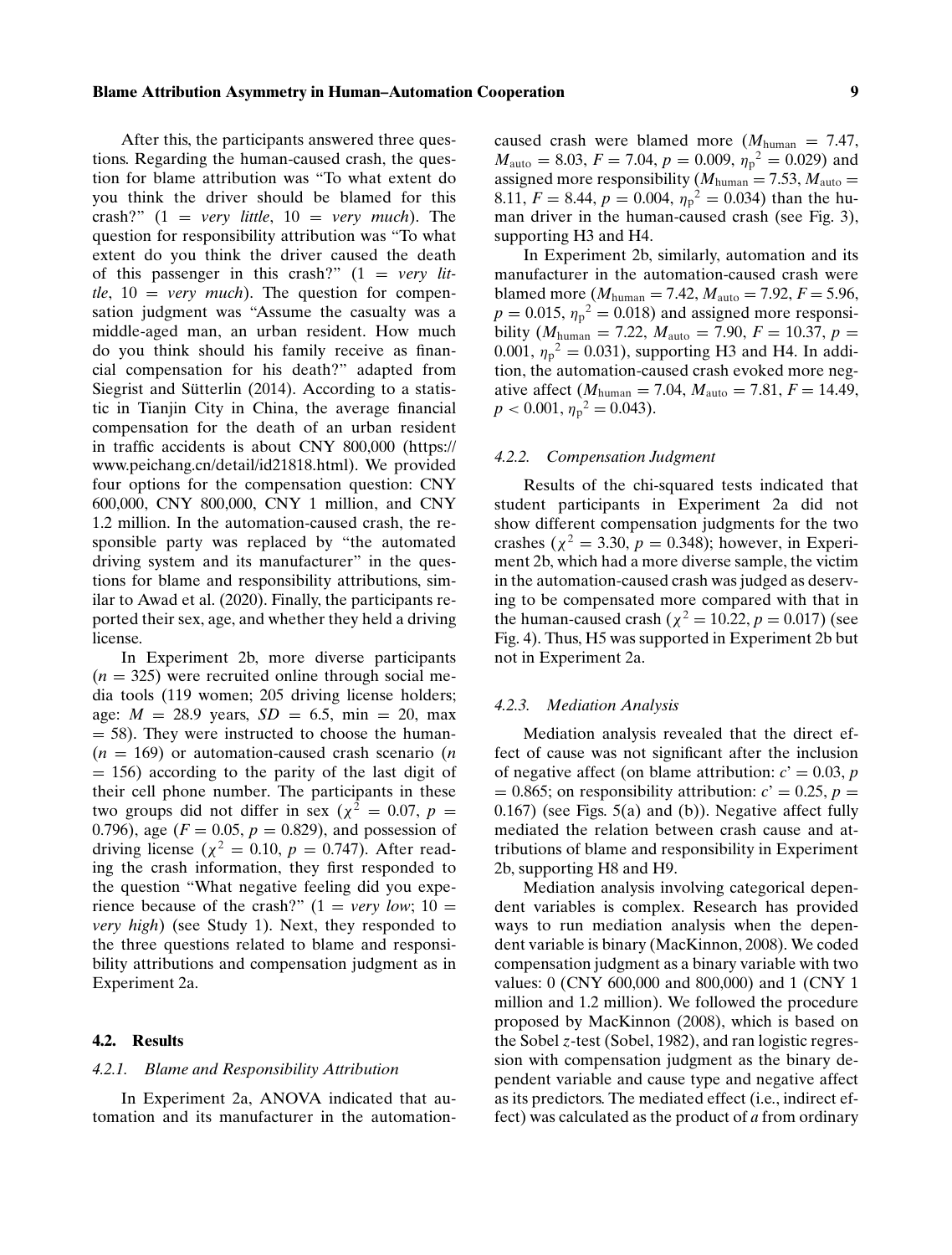

**Fig 3.** Means of responses in Experiment 2a (left; a student sample) and Experiment 2b (right; a more diverse sample).  $^{*}p < 0.05$ ;  $^{**}p < 0.01$ ;  $^{***}p < 0.001$ . Error bars = 2 *SE*.



**Fig 4.** Compensation judgment (Chinese Yuan, CNY) in the human- and automation-caused crashes in Experiment 2a (left; a student sample) and Experiment 2b (right; a more diverse sample).



**Fig 5.** Results of mediation analysis in Experiment 2b. Nonstandardized coefficients are shown. Nonsignificant paths are shown as dotted lines.  $^{*}p$  < 0.05;  $^{**}p$  < 0.01;  $^{***}p$  < 0.001; *ns*, nonsignificant.

least squares regression and *b* from logistic regression in Fig. 5(c), which was 0.14 (95% CI [0.01, 0.26]). The direct effect of cause on compensation judgment remained significant ( $c' = 0.60$ ,  $p = 0.015$ ) after the inclusion of negative affect, implying that negative affect partially mediated the influence of cause type on compensation judgment (see Fig. 5(c)). Thus, H10 was supported.

#### **4.3. Summary**

Both vignette-based Experiments 2a and 2b indicated that participants attributed more blame and responsibility to automation (and its creators) than to the human driver when the crashes caused by them resulted in equivalent negative outcomes in human– automation cooperation. In other comparative studies related to SDVs and human drivers, participants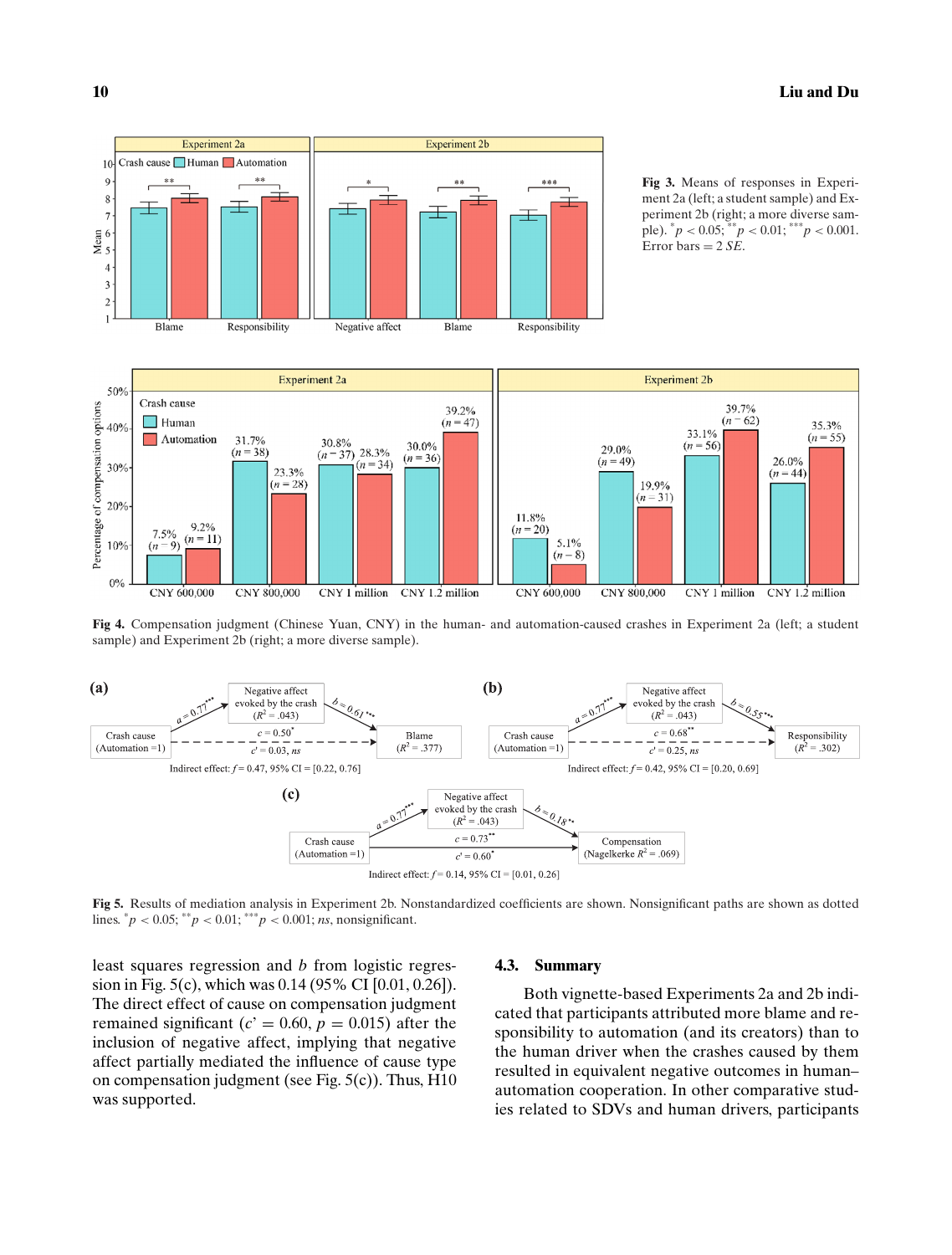also attribute more blame and responsibility to SDVs than to human drivers when both cause identical accidents (Dougherty et al., 2018; Hong, 2020; Young & Monroe, 2019). An unfair compensation judgment was observed in our study: the participants judged that the victim in the automation-caused crash should be compensated more financially than that in the human-caused one in Experiment 2b. Although the student participants in Experiment 2a did not show this pattern, the results from more diverse participants in Experiment 2b seemed more convincing as these participants could be expected to know more on financial compensation in actual traffic crashes. Following affect heuristic (Finucane et al., 2000), we explained that blame attribution, responsibility attribution, and compensation judgment in cases of automation causing a crash were amplified via higher activation of negative affect in this crash.

## **5. GENERAL DISCUSSION**

#### **5.1. Blame Attribution Asymmetry**

Studies 1 and 2 measured different responses but reported convergent findings. In Study 1, a hypothetical automation-caused crash was judged to be more severe and less acceptable than an equivalent hypothetical human-caused crash, regardless of crash severity (injury or fatality). In Study 2, the participants ascribed more blame and responsibility to automation and its creators than the human driver who caused an equivalent crash. These findings were expected, to a certain degree, as there is indirect evidence supporting them (Dougherty et al., 2018; Hong, 2020; Sturgis, 2018; Waytz et al., 2014; Young & Monroe, 2019). Two other findings were entirely novel. First, we asked the participants to judge the major responsible party for the crash, the purpose of which was for checking their attention, and found that automation was more likely to be judged as the major responsible party for crashes in Study 1. Second, the results of Experiment 2b in Study 2 indicated that a victim in an automation-caused crash should be awarded more compensation than that in a human-caused one.

Thus, we provide previously unidentified evidence of a bias, which we called the "blame attribution asymmetry" and defined as a tendency for people to blame automation more and judge automation-caused crashes more negatively. This bias is not in line with certain vignette-based studies claiming that people treat the errors of human and machine drivers similarly (Kohn et al., 2018) and that less blame is attributed to the machine versus the human driver when both make errors in semi-AVs during their cooperation (Awad et al., 2020). Rather, it is aligned with findings for other types of AVs (e.g., fully automated vehicles) (Dougherty et al., 2018; Hong, 2020; Liu et al., 2019; Waytz et al., 2014; Young & Monroe, 2019). To the best of our knowledge, we provide the first evidence demonstrating people's overreaction to a crash caused by a machine driver and to the machine driver in semi-AVs.

The blame attribution asymmetry is mirrored by research on the diverging safety requirements for AVs and human drivers. People will have higher safety requirements for AVs when they have to entrust their lives to AVs (Shladover & Nowakowski, 2019; Waycaster, Matsumura, Bilotkach, Haftka, & Kim, 2018). Indeed, empirical studies have indicated that the acceptable safety of SDVs would be four to five times that of human drivers (Liu, Wang, & Vincent, 2020; Liu, Yang, & Xu, 2019) and that people require SDVs to be safer than their own perceived ability to drive safely (Nees, 2019).

When automation and human driver in semi-AVs were assumed to cause identical accidents, automation and its creators were attributed more responsibility in our study and less responsibility in Awad et al.'s study (2020) compared with the human driver. Awad et al. (2020) designed accident scenarios as moral dilemmas in which the automation or human driver has to distribute the unavoidable harm. However, we designed normal accident scenarios. Young and Monroe (2019) similarly considered moral dilemmas but reported findings contrary to those in Awad et al. (2020). Young and Monroe (2019) found that when SDVs and human drivers make identical moral decisions and cause identical accidents, SDVs are judged as more blameworthy and less moral compared with human drivers. Therefore, the difference in accident scenarios might not account for the different findings in Awad et al.'s and our studies. There must be other reasons for them, which warrant attention.

## **5.2. Affect Heuristic for Explaining the Blame Attribution Asymmetry**

Affect, emotions, and feelings can directly guide people's evaluation, judgments, decision, and behaviors (Lerner, Li, Valdesolo, & Kassam, 2015; Loewenstein et al., 2001; Pachur et al., 2012; Pham,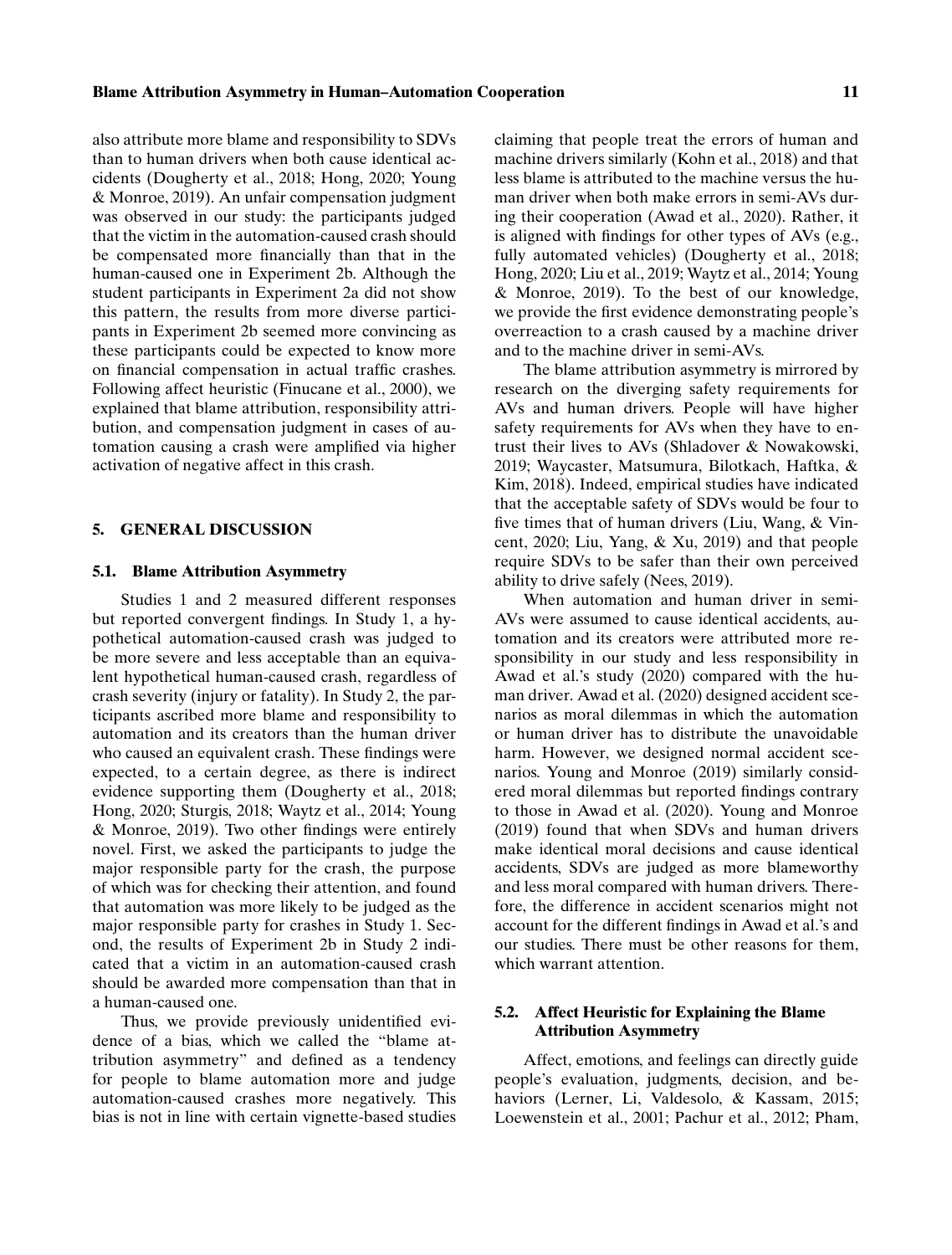1998; Schwarz & Clore, 1983). We extended the affect heuristic model (Finucane et al., 2000; Slovic et al., 2007), which suggests that people might rely on affect while arriving at judgments of risks and benefits, to explain the blame attribution asymmetry. More specifically, this bias would be a result of higher negative affect triggered by the automation-caused crash versus the human-caused one. Other affect-induced biases have also been identified in psychological and behavioral research (Gigerenzer, 2004; Lerner et al., 2015). Research has used the concept of mind perception (Bigman & Gray, 2018; Waytz et al., 2014) or the social and institutional roles of human and autonomous agents (Malle et al., 2019) to account for people's asymmetric responses to them. The role of affect and emotions is largely ignored. Our theoretical contribution is to confirm the affect heuristic as a theoretical account.

Negative affect partially or fully mediated the relations of crash cause with severity and acceptability judgments, blame and responsibility attributions, and compensation judgment. These effects are indirectly supported by previous studies. Siegrist and Sütterlin (2014) reported that negative affect associated with a hazard leads it to be more negatively evaluated in terms of severity judgment and public acceptability. Liu et al. (2019) found that higher prior negative affect tagged with an SDV (vs. a human-driven vehicle) intensifies people's negative affect evoked by a crash involving the SDV (vs. a crash involving the human-driven vehicle), leading to higher perceived severity and lower acceptability of the crash. Higher negative affect and emotions (e.g., anger) can amplify attributions of legal responsibility and blame (Bright & Goodman-Delahunty, 2006; Feigenson, 2010; Feigenson & Park, 2006). Pachur et al. (2012) reported that people's negative affect from a specific risk determines how much money they think the government should spend to avoid a fatality caused by the risk, indirectly supporting the role of negative affect on the relation between crash cause and compensation payment in our study.

## **5.3. Policy Implications**

Understanding public responses to human and machine drivers may determine how the public is treated during the deployment of semi-AVs. Studies have argued that people have nondifferent responses to negative outcomes attributable to human and automation (Kohn et al., 2018) and that more blame is attributed to the human if the joint decision of human and automation fails (Awad et al., 2020). Thus, Awad et al. (2020) underscored the public's underreaction to automation's malfunctions. Contrary to Awad et al.'s argument, our study, and also previous work (Dougherty et al., 2018; Hong, 2020; Liu et al., 2019; Young & Monroe, 2019), clearly indicated people's overreaction to automation's malfunctions and its negative outcomes. Automation-caused crashes can be expected to produce more psychological costs. Considering that perceived severity is linked with protective intentions and behavior (Sheeran, Harris, & Epton, 2014), automation-caused crashes will deter more people from adopting semi-AVs.

As people are likely to overreact to automationcaused crashes, society should be cautious with the introduction policies of semi-AVs. Policy researchers (Kalra & Groves, 2017) are promoting a less stringent policy of allowing AVs on public roads as long as they are safer than the average human driver. Although such a policy could be beneficial to society in the long run, it might backfire, as under this policy, people would find that crashes involving AVs are as many as those involving conventional vehicles, the higher psychological costs of which might prevent people from adopting AVs. Thus, policymakers and regulators should be aware of people's overreaction to crashes involving AVs when they set policies for deploying and regulating AVs.

Our findings offer insight on attributions of blame and responsibility. Arguably, semi-AVs are not fully AVs and their autonomy is limited; meanwhile, a human driver in a semi-AV is supervising the driving and would take over control of the vehicle when requested, and thus, the human should be regarded as the responsible party for unexpected outcomes during the drive (Nyholm, 2018). However, subjective autonomy is more important than objective autonomy, and autonomy and moral responsibility are more matters of perception (Bigman et al., 2019). Our participants tended to attribute responsibility to automation and blame it and its creators more when it caused a crash.

Our findings on compensation decision might be of particular value to policymakers interested in issues related to financial compensation of victims injured or killed by machine drivers. Stakeholders are keenly interested in insurance and liability in the transformative age of AVs (Anderson, Kalra, Stanley, & Morikawa, 2018). According to our findings, they might need to consider the possibility that to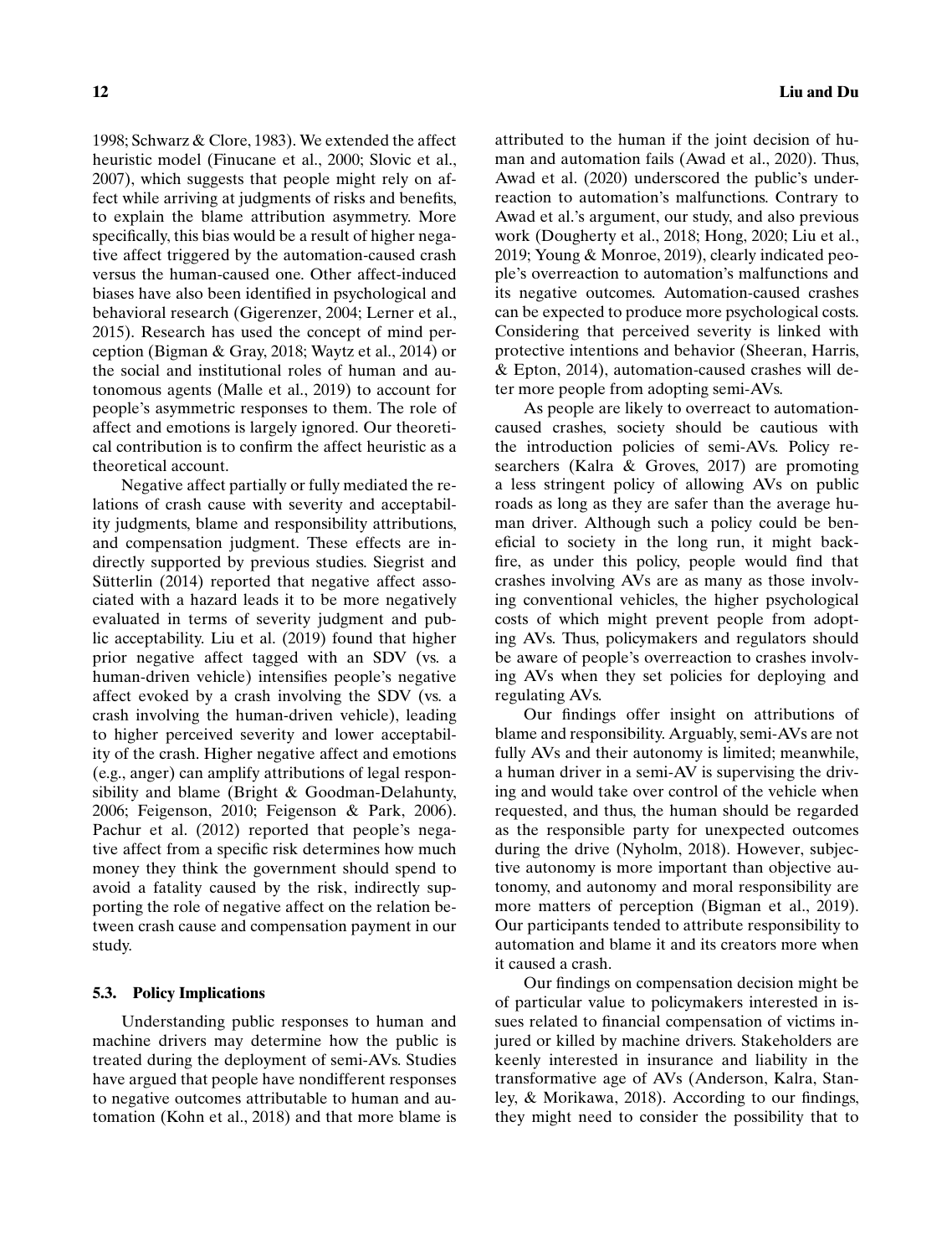lay people, victims of AV crashes should be compensated more than commonly calculated. For instance, Germany has enacted a bill legalizing AVs with major modifications, one of which is the maximum liability limits under the Road Traffic Act, which has been doubled: the maximum EUR 5 million is increased to EUR 10 million for death or injury and the maximum EUR 1 million is increased to EUR 2 million for damage to property (Burianski & Theissen, 2017).

Our findings also imply that this affect-induced bias could prevent the public from obtaining the benefits from well-designed autonomous agents. The bias associated with semi-AVs must be reduced and mitigated, given that crashes are unavoidable. Certain strategies, such as direct experience (Liu, Xu, & Zhao, 2019), have been suggested to reduce the negative affect and nurture a positive image linked to AVs. In addition, informing the public about their affect-induced bias to automation and the risk of being averse to automation could be an effective and inexpensive intervention, as suggested by Gigerenzer (2004).

#### **5.4. Limitations and Future Directions**

Several limitations are noted, and corresponding future directions are suggested. First, the usage of unrepresentative samples from only one country could constrain the generalizability of our results. Replications with representative samples from multiple countries would confirm the universality of this blame attribution asymmetry. Second, we recruited participants without actual experience in driving semi-AVs, and their responses to automation and automation-caused crashes could have been influenced by an inaccurate perception of semi-AVs. Further research can consider inviting participants with experience in driving semi-AVs. Third, to furnish a parsimonious focus on testing the hypotheses, we did not consider the influence of specific affect and emotions (e.g., anger). Further works can investigate the specific affect and emotions that contribute the most to the affect-induced bias. Fourth, we designed each agent (automation and human) to have sole responsibility in hypothetical accident scenarios and ignored their responsibility in crashes attributable to their joint faulty decisions and actions. Other scenarios involving joint decisions or actions and blurring the responsibility between the human and automation driver deserve particular attention. Fifth, we explained the blame attribution asymmetry only through the lens of the affect heuristic. The role

of other factors (e.g., mind perception and perceived dissimilarity between human and machine drivers) on blame attribution in semi-AVs warrants attention. Sixth, although vignettes with hypothetical scenarios are widely used in AV studies involving unwanted outcomes (e.g., our current study), a vignette-based design might lack ecological validity. As such, the generalizability of results from vignette-based studies should be considered with caution. Future studies can use a more vivid research design (e.g., video animation and virtual reality) to demonstrate to participants how a semi-AV works and how a crash is caused by the human or automation driver, and then to survey participants' responses to the crash and the agent responsible for the crash. Seventh, the participants' responses (e.g., negative affect) to our vignettes and questions could be biased owing to social desirability (or demand effects). Future studies can consider objective techniques to reduce this bias (e.g., measuring negative affect through facial emotion recognition). Finally, future studies can consider an open-ended question to measure the financial compensation that is deemed fair for victims in crashes.

## **6. CONCLUSIONS**

As autonomous agents permeate the various sectors of society, their cooperation with human operators will be fundamental for improving people's quality of life and work. Although favorable outcomes from cooperation are highly desired, negative outcomes are unavoidable. People's responses to the negative outcomes of human–automation cooperation must be elucidated. The present study concentrated on the application of semi-AVs, which may operate on public roads very soon. In our effort to theorize people's asymmetric responses to crashes caused by each driver and the underlying psychological mechanism, we identified a bias, namely, blame attribution asymmetry, which refers to the tendency among people to ascribe more blame and responsibility to automation than to the human driver when each caused equivalent crashes and to judge the automation-caused crashes more harshly and negatively. This bias indicates people's overreaction to automation-caused crashes, probably owing to the higher negative affect evoked by these crashes. This work can be extended to scenarios involving the ubiquitous cooperation of other autonomous agents (e.g., AI, robots) and humans to examine the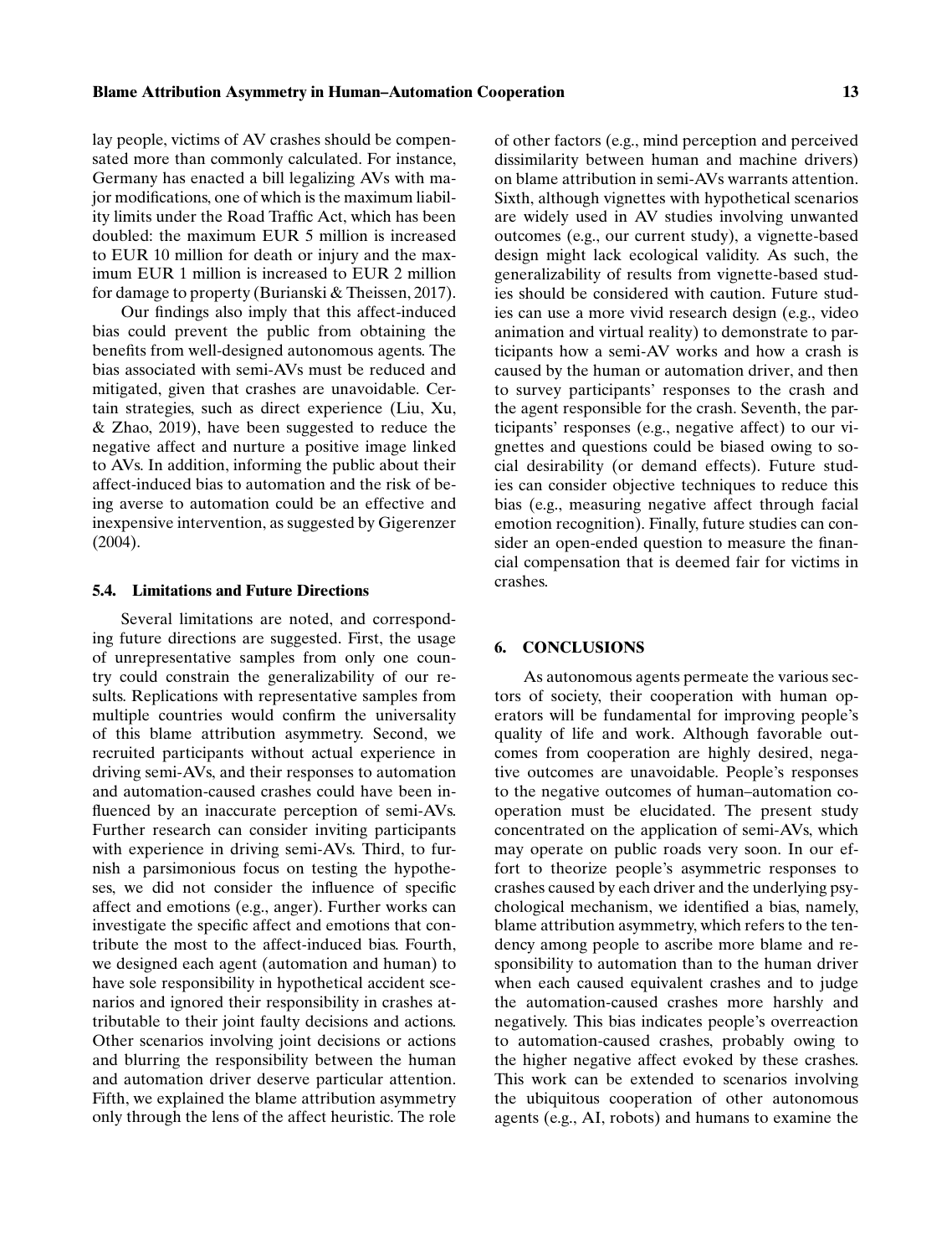generalizability of this affect-induced blame attribution asymmetry.

#### **ACKNOWLEDGMENT**

This research was funded by the National Natural Science Foundation of China (Project no. 72071143).

## **REFERENCES**

- Anderson, J. M., Kalra, N., Stanley, K. D., & Morikawa, J. (2018). *Rethinking insurance and liability in the transformative age of autonomous vehicles*. Santa Monica, CA: RAND Corporation..
- Associated Press. (2018). Arizona Governor suspends uber from autonomous testing. *U.S. News*. Retrieved from [https://www.usnews.com/news/technology/articles/2018-03-](https://www.usnews.com/news/technology/articles/2018-03-26/arizona-governor-suspends-uber-from-autonomous-testing) [26/arizona-governor-suspends-uber-from-autonomous-testing](https://www.usnews.com/news/technology/articles/2018-03-26/arizona-governor-suspends-uber-from-autonomous-testing)
- Atiyeh, C. (2015). Volvo will take responsibility if its selfdriving cars crash. *Car and Driver*. Retrieved from [https://www.caranddriver.com/news/a15352720/volvo-will](https://www.caranddriver.com/news/a15352720/volvo-will-take-responsibility-if-its-self-driving-cars-crash/)[take-responsibility-if-its-self-driving-cars-crash/](https://www.caranddriver.com/news/a15352720/volvo-will-take-responsibility-if-its-self-driving-cars-crash/)
- Awad, E., Levine, S., Kleiman-Weiner, M., Dsouza, S., Tenenbaum, J. B., Shariff, A., … Rahwan, I. (2020). Drivers are blamed more than their automated cars when both make mistakes. *Nature Human Behaviour*, *4*, 134–143.
- Banerjee, S. S., Jha, S., Cyriac, J., Kalbarczyk, Z. T., & Iyer, R. K. (2018). Hands off the wheel in autonomous vehicles? A systems perspective on over a million miles of field data. Paper presented at 48th Annual IEEE/IFIP International Conference on Dependable Systems and Networks (DSN). Luxembourg City, Luxembourg.
- Bigman, Y. E., & Gray, K. (2018). People are averse to machines making moral decisions. *Cognition*, *181*, 21–34.
- Bigman, Y. E., Waytz, A., Alterovitz, R., & Gray, K. (2019). Holding robots responsible: The elements of machine morality. *Trends in Cognitive Sciences*, *23*(5), 365–368.
- Bornstein, B. H., & Wiener, R. L. (2000). Emotion and the law: A field whose time has come. In B. H. Bornstein & R. L. Wiener (Eds.), *Emotion and the law: Psychological perspectives* (pp. 1– 12). New York, NY: Springer.
- Bright, D. A., & Goodman-Delahunty, J. (2006). Gruesome evidence and emotion: Anger, blame, and jury decision-making. *Law and Human Behavior*, *30*(2), 183–202.
- Burger, J. M. (1981). Motivational biases in the attribution of responsibility for an accident: A meta-analysis of the defensiveattribution hypothesis. *Psychological Bulletin*, *90*(3), 496–512.
- Burianski, M., & Theissen, C. M. (2017). Germany permits automated vehicles. Retrieved from [https://www.whitecase.com/](https://www.whitecase.com/publications/article/germany-permits-automated-vehicles) [publications/article/germany-permits-automated-vehicles](https://www.whitecase.com/publications/article/germany-permits-automated-vehicles)
- Coeckelbergh, M. (2016). Responsibility and the moral phenomenology of using self-driving cars. *Applied Artificial Intelligence*, *30*(8), 748–757.
- Conger, K. (2020). Driver charged in Uber's fatal 2018 autonomous car crash. Retrieved from [https://www.nytimes.](https://www.nytimes.com/2020/09/15/technology/uber-autonomous-crash-driver-charged.html) [com/2020/09/15/technology/uber-autonomous-crash-driver](https://www.nytimes.com/2020/09/15/technology/uber-autonomous-crash-driver-charged.html)[charged.html](https://www.nytimes.com/2020/09/15/technology/uber-autonomous-crash-driver-charged.html)
- Dougherty, S., Stowell, J., Richards, A., & Ellen, P. (2018). Will automated trucks trigger the blame game and socially amplify risks? Paper presented at Engaged Management Scholarship Conference. Philadelphia, PA.
- Favarò, F. M., Nader, N., Eurich, S. O., Tripp, M., & Varadaraju, N. (2017). Examining accident reports involving autonomous vehicles in California. *Plos One*, *12*(9), e0184952. [https://doi.org/](https://doi.org/10.1371/journal.pone.0184952) [10.1371/journal.pone.0184952](https://doi.org/10.1371/journal.pone.0184952)
- Feigenson, N. (2010). Emotional influences on judgments of legal blame: How they happen, whether they should, and what to do about it. In B. H. Bornstein & R. L. Wiener (Eds.), *Emotion and the law: Psychological perspectives* (pp. 45–96). New York: Springer.
- Feigenson, N., & Park, J. (2006). Emotions and attributions of legal responsibility and blame: A research review. *Law Human Behavior*, *30*(2), 143–161.
- Finucane, M. L., Alhakami, A., Slovic, P., & Johnson, S. M. (2000). The affect heuristic in judgments of risks and benefits. *Journal of Behavioral Decision Making*, *13*(1), 1–17.
- Gigerenzer, G. (2004). Dread risk, September 11, and fatal traffic accidents. *Psychological Science*, *15*(4), 286–287.
- Gogoll, J., & Uhl, M. (2018). Rage against the machine: Automation in the moral domain. *Journal of Behavioral and Experimental Economics*, *74*, 97–103.
- Hayes, A. F. (2018). *Introduction to mediation, moderation, and conditional process analysis: A regression-based approach* (2nd ed). London, UK: The Guilford Press.
- Hevelke, A., & Nida-Rümelin, J. (2015). Responsibility for crashes of autonomous vehicles: An ethical analysis. *Science and Engineering Ethics*, *21*(3), 619–630.
- Hong, J. W. (2020). Why is artificial intelligence blamed more? Analysis of faulting artificial intelligence for self-driving car accidents in experimental settings. *International Journal of Human–Computer Interaction*, *36*(18), 1768–1774.
- Kahn, P. H., Kanda, T., Ishiguro, H., Gill, B. T., Ruckert, J. H., Shen, S., … Severson, R. L. (2012). Do people hold a humanoid robot morally accountable for the harm it causes? Proceedings of the Seventh Annual ACM/IEEE International Conference on Human-Robot Interaction. Boston, MA.
- Kalra, N., & Groves, D. G. (2017). *The enemy of good: Estimating the cost of waiting for nearly perfect automated vehicles*. Santa Monica, CA: RAND Corporation.
- Kim, T., & Hinds, P. (2006). Who should I blame? Effects of autonomy and transparency on attributions in human-robot interaction. Proceedings of 15th IEEE International Symposium on Robot and Human Interactive Communication. Hatfield, UK.
- Kohn, S. C., Quinn, D., Pak, R., de Visser, E. J., & Shaw, T. H. (2018). Trust repair strategies with self-driving vehicles: An exploratory study. Proceedings of the Human Factors and Ergonomics Society 2018 Annual Meeting. Philadelphia, PA.
- Komatsu, T. (2016). Japanese students apply same moral norms to humans and robot agents: Considering a moral HRI in terms of different cultural and academic backgrounds. Proceedings of the 11th ACM/IEEE International Conference on Human-Robot Interaction (HRI). New Zealand.
- Korobkin, R. B., & Ulen, T. S. (2000). Law and behavioral science: Removing the rationality assumption from law and economics. *California Law Review*, *88*(4), 1501–1144.
- Kyriakidis, M., Happee, R., & de Winter, J. C. F. (2015). Public opinion on automated driving: Results of an international questionnaire among 5000 respondents. *Transportation Research Part F: Traffic Psychology and Behaviour*, *32*, 127–140.
- Lerner, J. S., Li, Y., Valdesolo, P., & Kassam, K. S. (2015). Emotion and decision making. *Annual Review of Psychology*, *66*(1), 799– 823.
- Liu, P., Du, Y., & Xu, Z. (2019). Machines versus humans: People's biased responses to traffic accidents involving self-driving vehicles. *Accident Analysis & Prevention*, *125*, 232–240.
- Liu, P., Wang, L., & Vincent, C. (2020). Self-driving vehicles against human drivers: Equal safety is far from enough. *Journal of Experimental Psychology: Applied*, *26*(4), 692–704.
- Liu, P., Xu, Z., & Zhao, X. (2019). Road tests of self-driving vehicles: Affective and cognitive pathways in acceptance formation. *Transportation Research Part A: Policy and Practice*, *124*, 354– 369.
- Liu, P., Yang, R., & Xu, Z. (2019). How safe is safe enough for self-driving vehicles? *Risk Analysis*, *39*(2), 315–325.